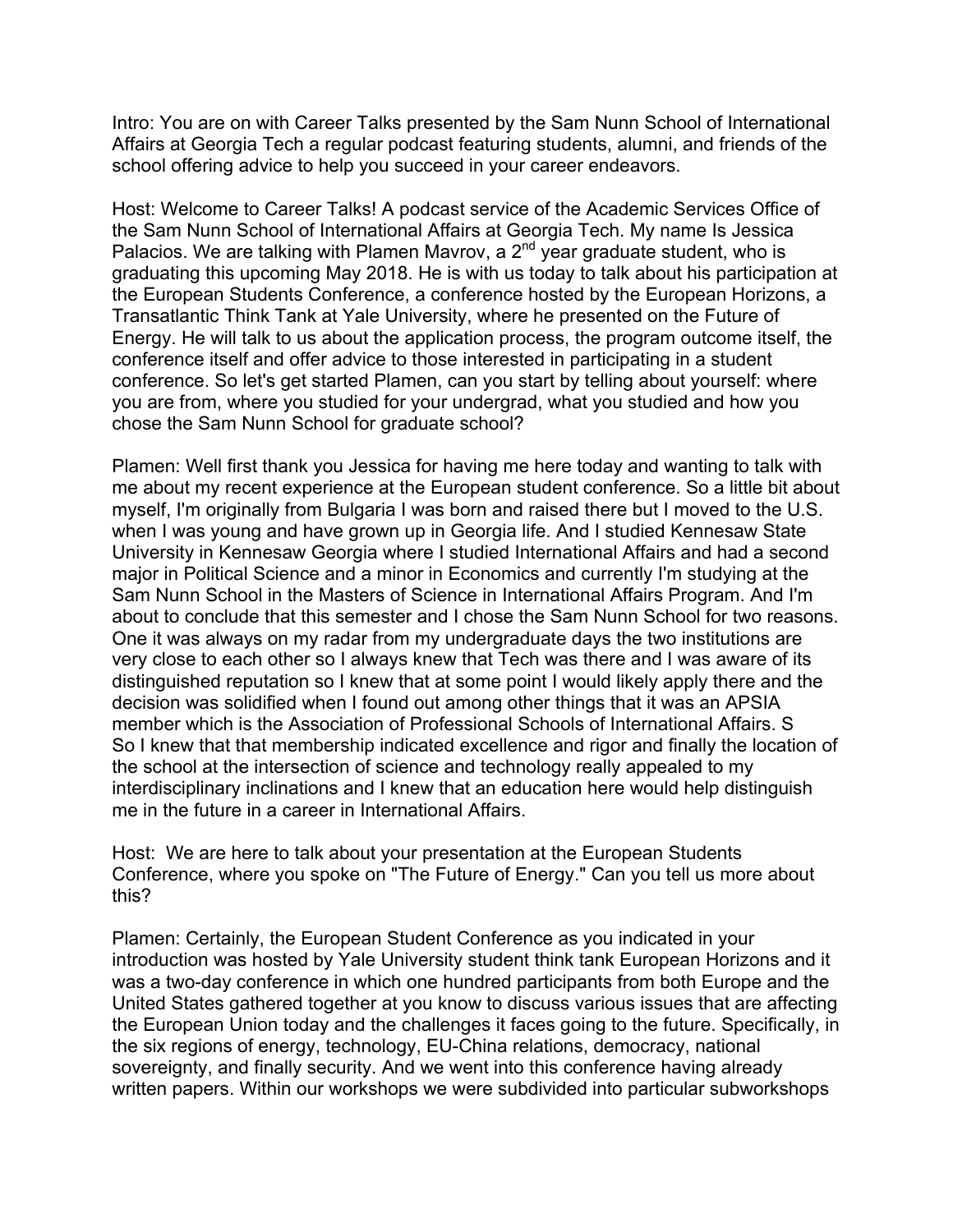and had to address specific questions within our overall themes. And so working with other students I had put together a paper that the students then ended up presenting, discussing and refining in the course of the workshops. In between the workshops we also had the privilege opportunity to hear distinguished panels of experts in the field and also be able to talk with those experts that were relevant to our particular workshop topics.

Host: How did you learn about this opportunity and why you decided to apply?

Plamen: I learned about this opportunity as I have of so many great opportunities through the Sam Nunn School's email notifications I received an e-mail that called for applications to this conference and after learning more about it and reading into it again information that was easily provided by the email that was forwarded to me by the Sam Nunn School. I definitely knew that this would be something that I would like to apply for and hopefully participate in, in large part because throughout my graduate studies Transatlantic Relations has been a central focus. Indeed, the last summer I interned in the U.S. Embassy Budapest and being before that had taken an Energy Security class that had a predominantly European and Eurasian aspect to it and so I knew that this was a continuation of that interest and of the development of my knowledge of the region.

Host: You were one of three Georgia Tech people, including two other students, one alum, and Professor Vicki Birchfield, how did it feel like to represent Georgia Tech at the conference?

Plamen: I thought very privileged that I was able to represent Georgia Tech at this prestigious conference and also be able to do so alongside other distinguished faculty, alumni, and students of the School. So it was a great experience for me and that experience I should note would not have been possible had it not been for the Jean Monnet Center of Excellence travel grant that I received from the Center for European and Transatlantic Studies here at Georgia Tech. So I'm very grateful for that and because of that I was able to join my colleagues in representing Georgia Tech at the conference.

Host: What advice would you give to students interested in such a unique experience?

Plamen: I would first advise students that they check their email as regularly as I have previously, and that I would also advise students to really apply for these opportunities. Some may seem out of reach, for instance this conference seemed out of reach for me financially wise but because I was able to reach out to our Center for European Transatlantic Studies with the help of a colleague of mine that also joined the conference I was able to find funding and as a result the opportunity was made possible for me. So definitely don't think that opportunities are out of your reach and apply for those that interest you and you believe will further your academic or career aspirations.